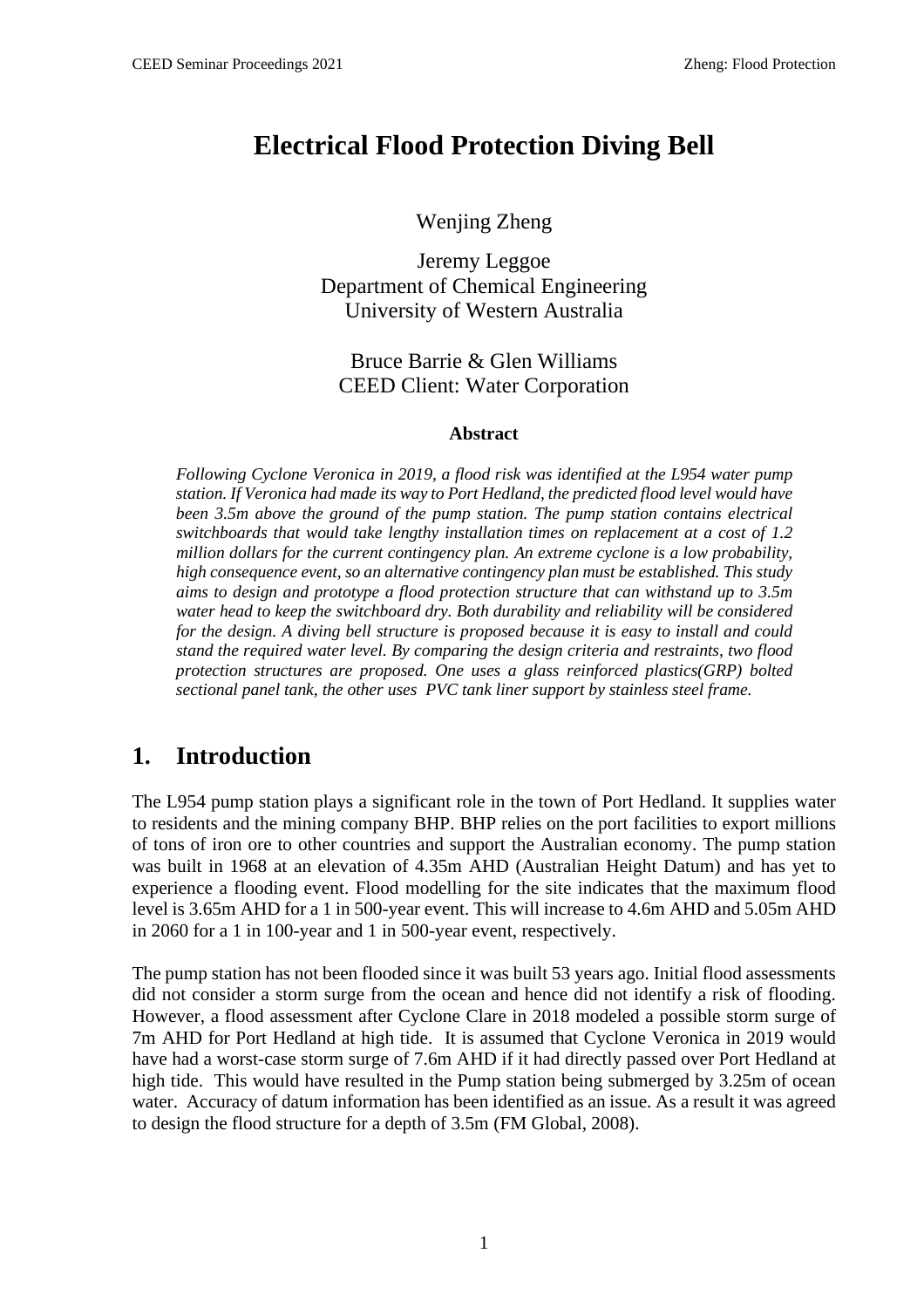In flood-prone areas, flood control methods such as water barriers, dams, and dikes can be adopted. These structural measures would need massive capital input and frequent maintenance and are not feasible at L945 due to space and time constraints. During the investigation of flood protection structures, the client proposed a diving chamber because it is easy to install and could withstand the required water level. A diving bell is a rigid structure that divers use to respire underwater. The air pressure inside of the bell is equal to the ambient water pressure so that water is retained outside the bell (Bevan, 1999).

A site visit was conducted in April to investigate the on-site environment and constraints. Multiple cable trenches cross the floor to the electrical switchboard, passing underneath the switchboard. These trenches are potential inlet paths for water when flooding occurs, which will be considered in the design. The limited clearance between the wall and the end of the switchboard is another factor that needs to be considered. Only a 140 mm clearance is left between the wall and the switchboard, leaving an extremely narrow gap to install the flood protection structure.



**Figure 1** Electrical switchboard in water pump station

## **2. Process**

### **2.1 Problem Identification**

It is necessary to understand the problem and diagnose the situation before finding the solution. At the initial stage of the project, the primary task is to define project objectives and design criteria for the structures. By doing a site visit and investigation of the flood level of L954, more details and constraints were brought to the surface. The following design criteria are the important goals that need to be achieved for a successful design:

- The structure should be deployed and stored inside the pump station.
- The structure can be stored in the pump station while not in use.
- The structure is deployable on short notice without specialised skills.
- The structure can withstand up to 3.5m of static water.
- The internal electrical component should remain functional after the flood.
- Any required power will need to be self-supplied, e.g. Genset, battery.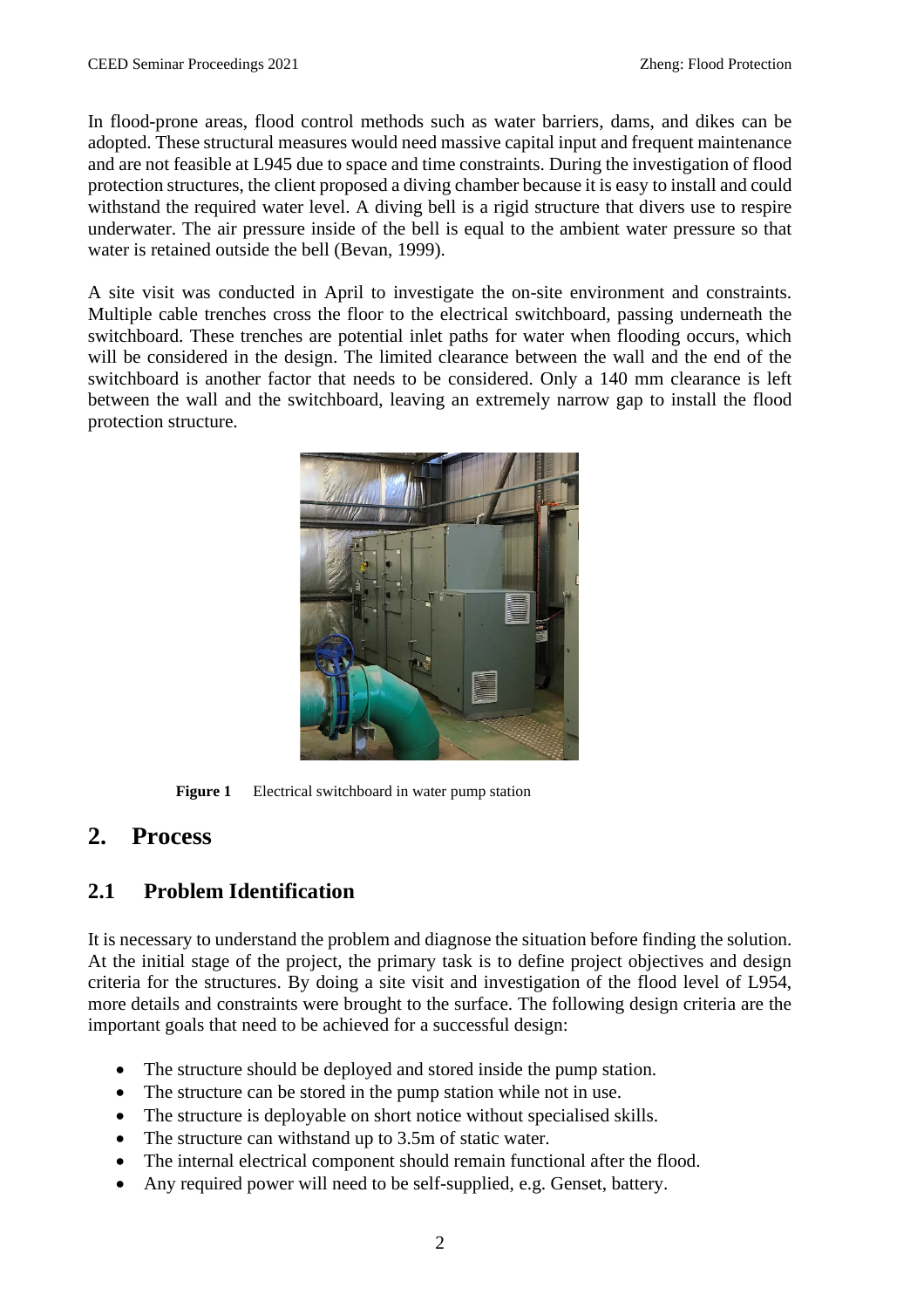- If a pump is required, it should sit at the lowest ground and avoid installation in a confined space.
- The structure should be reusable.
- The structure should last 10-15 years.
- The structure should not require frequent maintenance.
- Design should be adaptable to different sites.

### **2.2 Optioneering**

The floodwater can potentially enter into the switchboard, so it must either be stopped by high air pressure, or by waterproofing the entire structure. The water level inside an open diving bell will rise as the water depth on the outside increases, due to a rise in hydrostatic pressure. The ideal gas law is:

#### $PV = nRT$

The original pressure in the bell is equal to 101 kPa (1 standard atmospheric pressure), and if the external water level rises to 3.5m the pressure will rise to 135 kPa. Assuming the temperature remains constant, the change in air volume can be calculated:

$$
P_1 = 101 kPa
$$
  
\n
$$
P_2 = P_1 + \rho gh = 1000 * 9.81 * 3.5 = 135.335 kPa
$$
  
\n
$$
PV = 101 * V_1 = 135 * V_2
$$
  
\n
$$
\frac{V_2}{V_1} = 74.81\%
$$

 $P_1$  = Internal pressure of the bell when no water is present.

 $V_1$  = Volume of the gas when no water is present, in  $(m^3)$ .

 $P_2$  = Internal pressure of the bell when 3.5m water is present.

 $V_2$  = Volume of the gas when 3.5m water is present, in  $(m^3)$ .

 $\rho$  = Density of water in (kg/m<sup>3</sup>).

 $g =$  Acceleration of gravity, in  $(m/s^2)$ .

 $h = Water$  depth, in (m).

Hence the new air volume trapped inside the bell at 3.5m depth will decrease to 74.8% of the original volume. Water will rise and thus could flood electrical components. Calculation shows that about 25% of the volume (from the bottom) will be filled with water. However, the critical component that must be kept away from the water is at less than 0.5m height (25% of the total height) inside the switchboard. The purpose of the flood protection structure is to reduce the dry-out time (instead of entirely wet, only 25% of the structure is wet). The remaining options can be classified into three main categories:

- Sealed structure (positive pressure): Structure needs to be air-tight. Air pump or any external air intake is required inside the structure to maintain the positive pressure difference. Hence the water is kept away from the electrical components.
- Sealed structure (atmospheric pressure): the structure needs to be air-tight to keep the original atmospheric pressure. No external air intake is required. A water pump is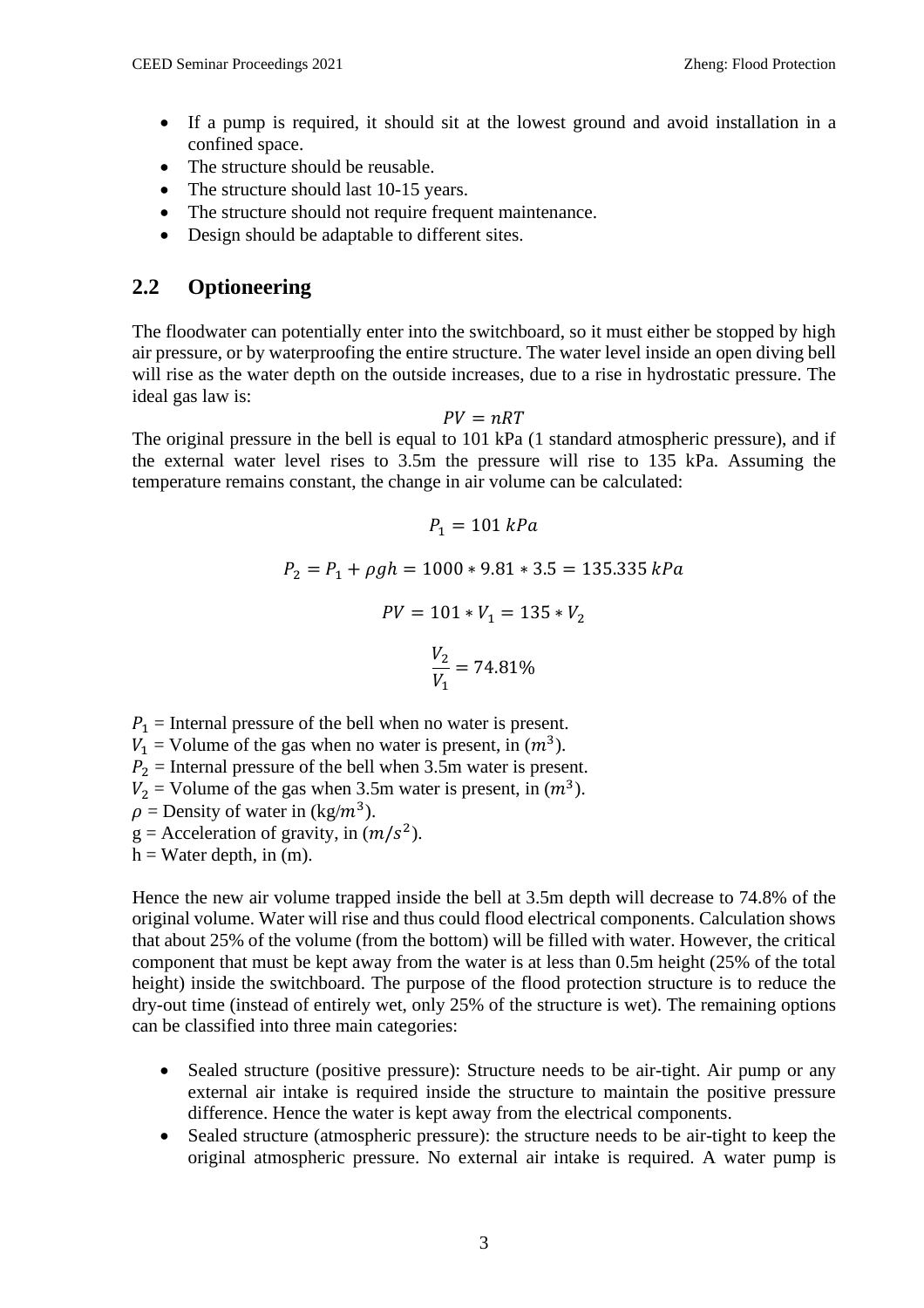necessary to ensure the water level inside the structure is lower than the critical electrical components at all times.

• Flood protection structure (allow water to enter the switchboard): The structure itself is air-tight. Water is allowed to enter through the connection between the structure and the concrete ground and only to a certain depth (Piispanen et al., 2016).

The last option is chosen because the flood protection structure (where we allow water to enter the switchboard) can satisfy most of the requirements for the design. Such an option mitigates the concern of a cable duct seal, external power supply for the air pump/water pump. If we allow water into the switchboard, we must ensure all the power is turned off before any cyclone or flooding events. Moreover, a certain dry-out time must be granted after the flooding event is over; all the electrical components inside the switchboard must be dried before resuming the power. Water is an excellent conductor of electricity, and assets could be damaged by short circuits. The objective of such an option would be to reduce the amount of water in the switchboard, hence minimising the time to dry out after any flooding events. The reason for not choosing option 1 and 2 (seal structure with positive pressure or atmosperic pressure) is the complexity. Both of the options need air pump or water pump, which will require power supply, as for perfect seals to be achieved with the ground and in the cable trys.

## **3. Results and Discussion**

Since the flood protection structure (allow water to enter the switchboard) option is selected. The design has been narrowed down to two choices which both allow water to enter the switch board : one is solid material building with GRP bolted section panel tank; the other is flexible material using PVC liner and support by the stainless steel frame.



**Figure 2** Draft for flexible design (side view)

The flexible design is comprised of two parts: flexible 'skin' made out of PVC liner, and its 'skeleton' - a stainless steel frame. The steel frame will be installed, and bolted to the concrete ground before the potential flooding event. The 'skin' will then be stretched and attached over the steel frame. The PVC liner will come in one piece and must be air-tight to maintain the air pressure inside of the structure. The frame members have been designed to meet AS4100:2020 Steel structures standards, in terms of bending, axial compression, buckling, shear and combination of above loading. The most critical loading comes from the internal pressure of the structure. According to the ideal gas law, the maximum pressure difference reaches 14.7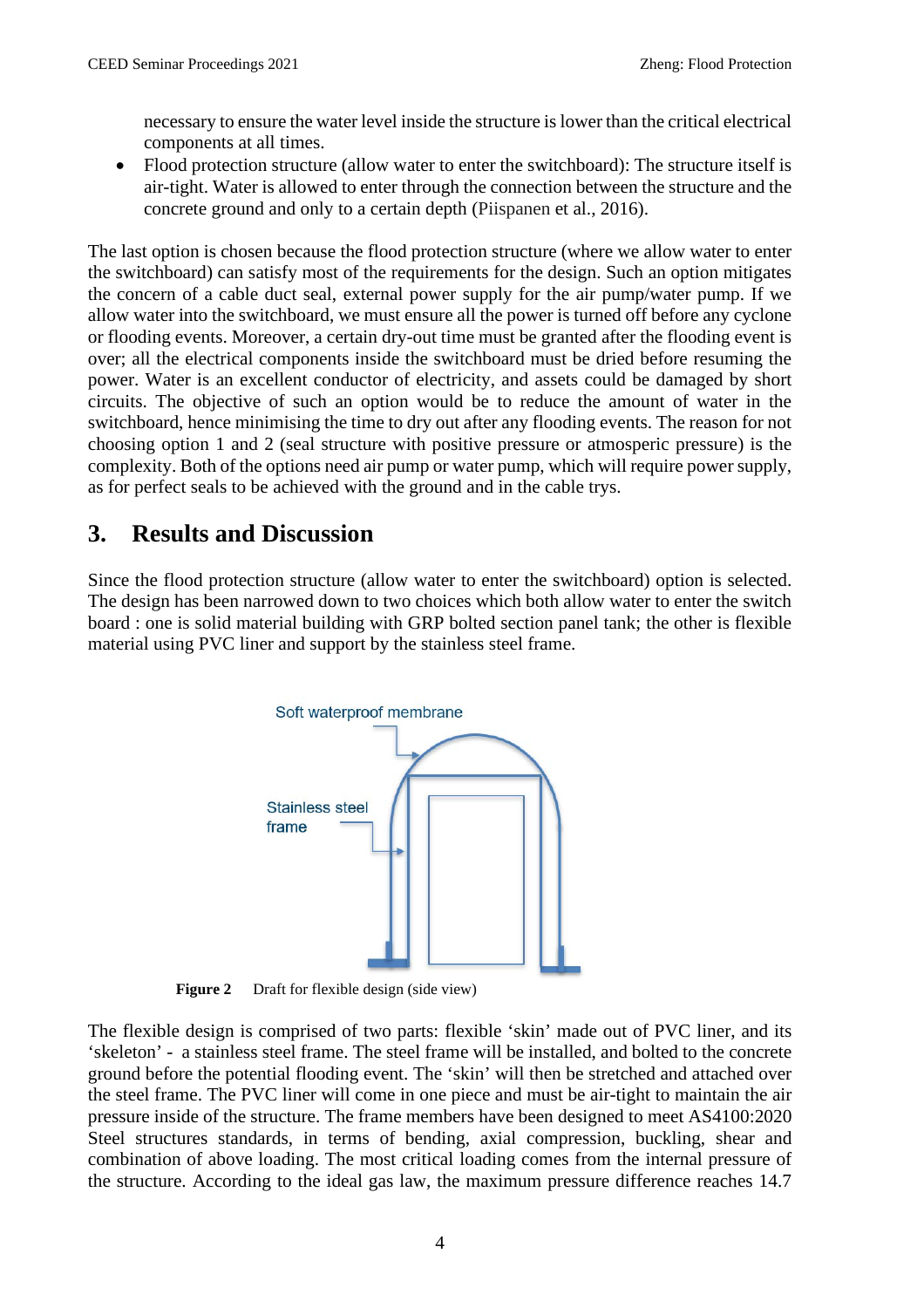kPa and distributes non-uniformly along the surface. The PVC cover will be blown up looking like a balloon due to higher pressure inside the cover. Once the flooding event ends, the cover and steel frame can be removed and stored inside the pump station.

The flexible material design can reduce the installation time, which is especially important as we are normally not given much notice ofcyclone/flooding events. Another perk is the material weight. PVC cover is lighter than a solid rigid structure which is typically composed of heavy material and will require more labour to install. In terms of storage, soft and flexible material is easier to store because it can be folded and put in a bag without taking much space. Despite the advantages of flexible material, it may not be as strong as solid material if punctures and tears occur during manual handling or the flooding event.



**Figure 3** Draft for solid design

The solid design used GRP bolted sectional panels to build up the tank. Each panel is a 1m x 1m square section. When the panels are bolted together with gaskets in between, they can form a large area inside the pump station, suitable for storing liquid up to 1 mega litre. The fibreglass reinforced polyester (FRP) tank is very vigorously designed to withstand 3.5m of hydrostatic water pressure. In our case, we will use the reversed modular tanks, to resist the water coming into the switchboard and maintain the air pressure in the structure.

Compared to the design with flexible material, the panel tank is more robust and has already been used to store water. This will make prototyping simpler, with products in the existing market. The downside of this design is that since the modular panel tanks are built for keeping water in but not keeping water out, lab testing is mandatory to verify if the tank works the other way around. The panel tanks also take a longer time to install, with much more connections needing to be sealed. Usually, in an emergency event, personnel on site have to complete a significant amont of work in a timely manner. To install the panels up to a 2m height could be challenging. Technicians would need the assistance of scaffolding or a platform.

## **4. Conclusions and Future Work**

Concept for the flood protection structure have been developed to help preserve the millions of dollars worth of electrical switchboard from soaking in flood water. The design could also be deployed on other assets adjacent to flood-prone areas by adjusting its sizes and connections to the ground. The two proposed designs need to be prototyped and lab tested before being able to be applied on site.

Future lab testing is essential to properly prove the water-tightness and the design function compared to the theory. It is essential to know how much water in actual fact enters the